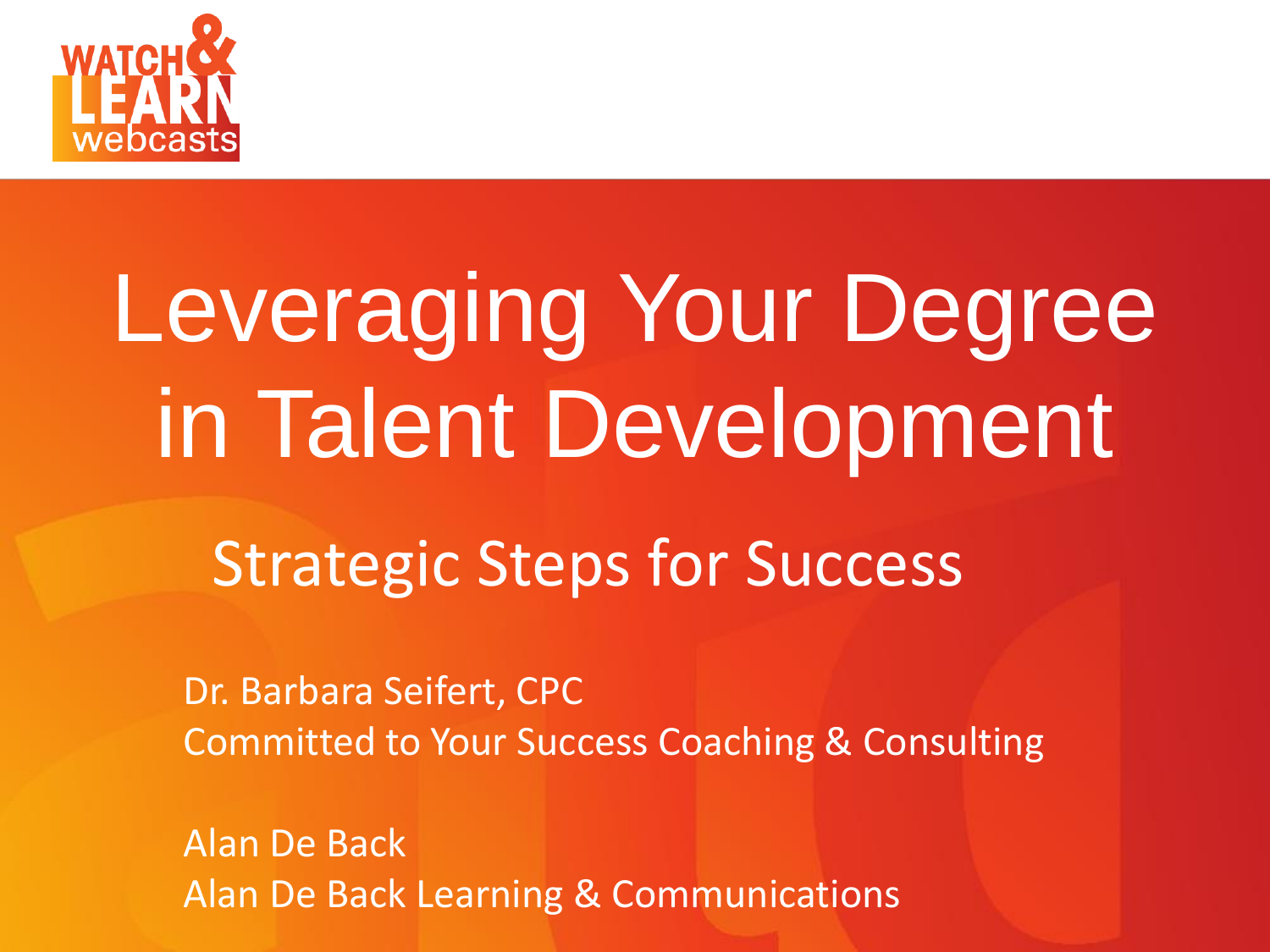#### Making a Successful Career Transition

*"It's not necessarily about what career you pick, It's about how you do what you do." Corey Doctorow*

- **Hiring practices have drastically changed**
- Unemployment still at 5.1%; Current hiring rate is 3%
- More steps and longer time-frames in hiring process
- Researching and knowing the organization is an expectation
- Employers expect workers to hit the ground running on day one
- Average job search can take 1 month for every \$10k want to earn
- Conveying value is essential; outcomes, benefits

*"For many people, a job is more than an income – it's an important part of who we are. So a career transition of any sort is one of the most unsettling experiences you can face in your life."* Paul Clethero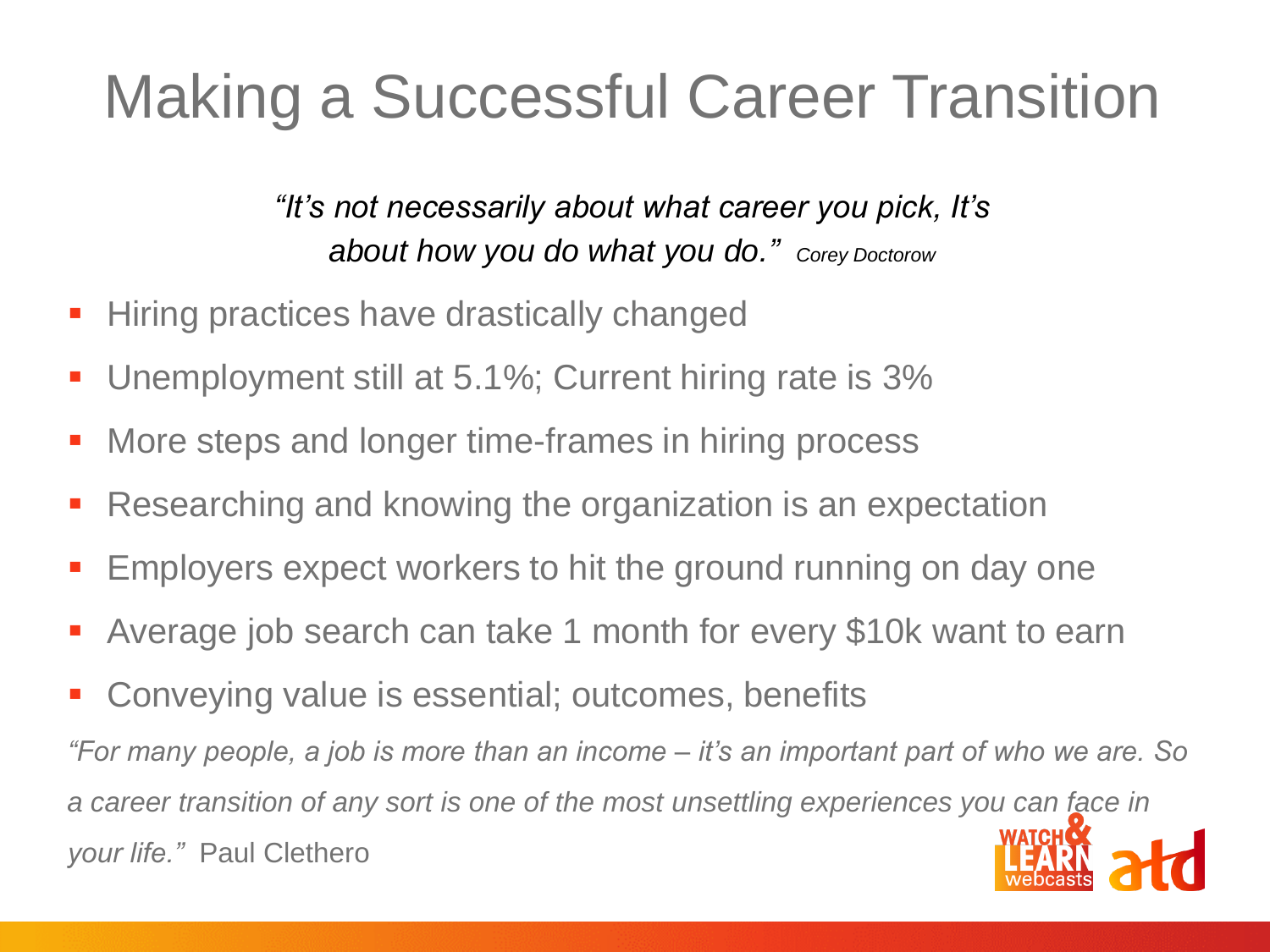#### Now that I have these degrees, what now?

- Don't depend only on submitting on-line resumes/applications
- **Try to find internal contacts through on-line** business networking (LinkedIn)
- Network into the organization through your professional contacts (local ATD Chapter)

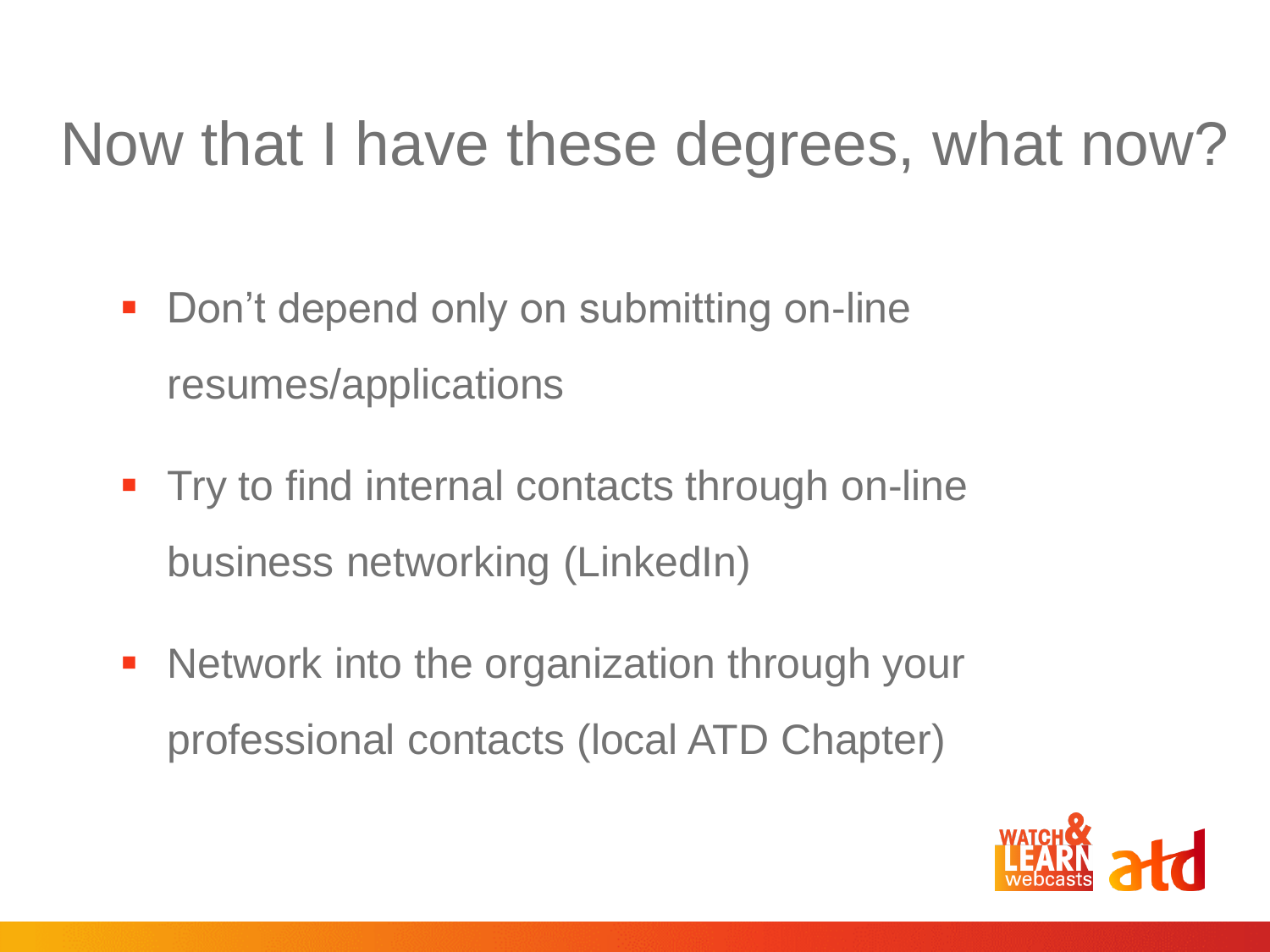### Leveraging Your Degree

- **Look at ways to make a difference focus on** problems to solve
- **Gain experience eclectic works**
- **Have a brand**
- **SWOT self**
- **Solutions: look at positions that relate: consulting,** coaching, teaching, training, OD, HR
- **Look at companies/industries to target what may not** work in larger will work in smaller

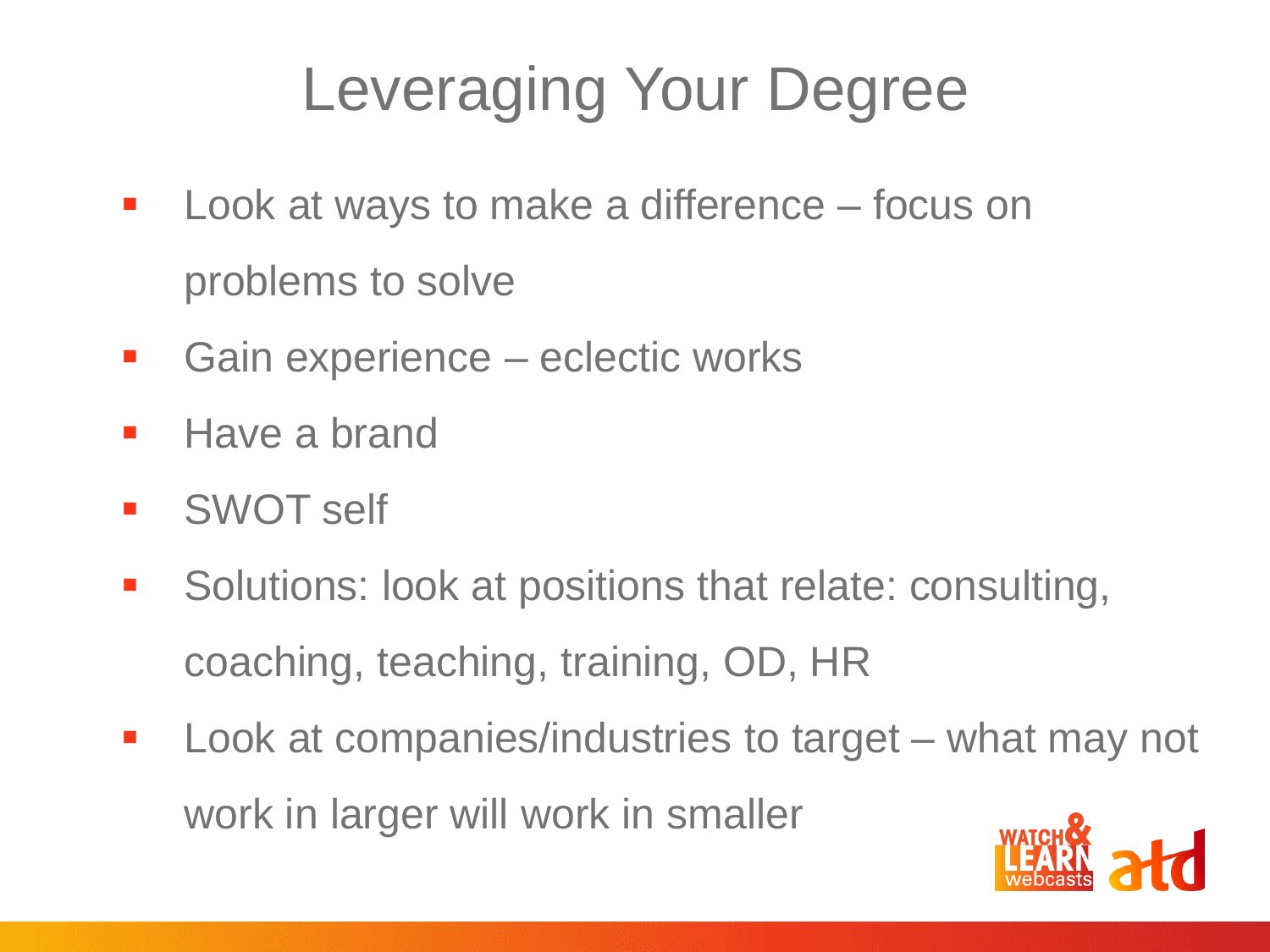#### How do I make the leap from individual contributor to manager?

- **Seek out opportunities to enrich your current** responsibilities
- **Look for opportunities to lead cross functional** teams/task forces in your organization
- **-** Let your leaders know that you are interested in growing and progressing

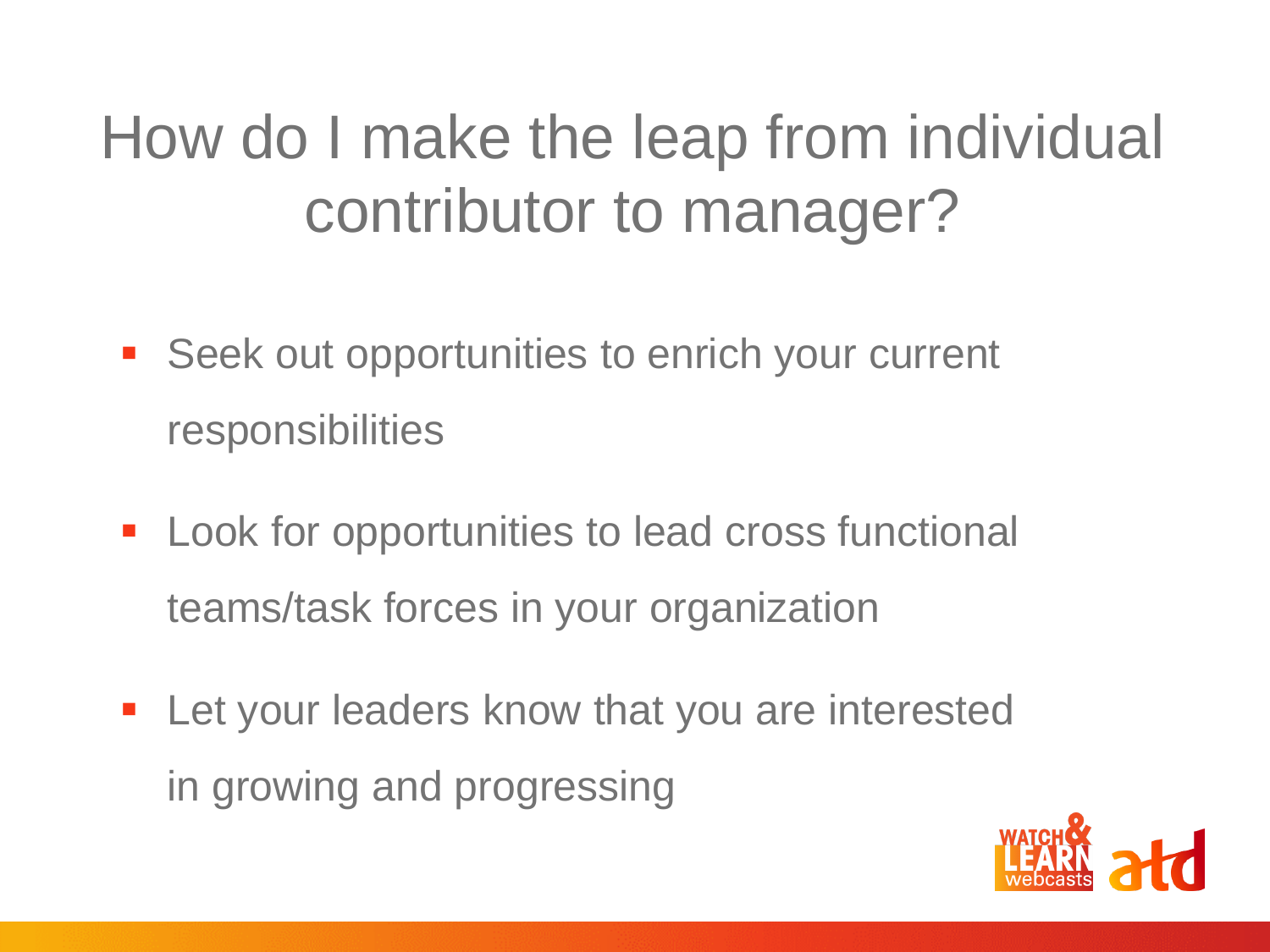#### 4 Steps to effective career management

- 1. Assessment: self; preferred work environment; industry
- 2. Set good goals, ala SMART or Everest
- 3. Develop implementable action steps
- 4. Have a feedback system

*"The biggest mistake you can make is believing you work for somebody else. Job security is gone. The driving force of a career must come from the individual. Remember: Jobs are owned by the company, you own your career!" Early Nightingale*

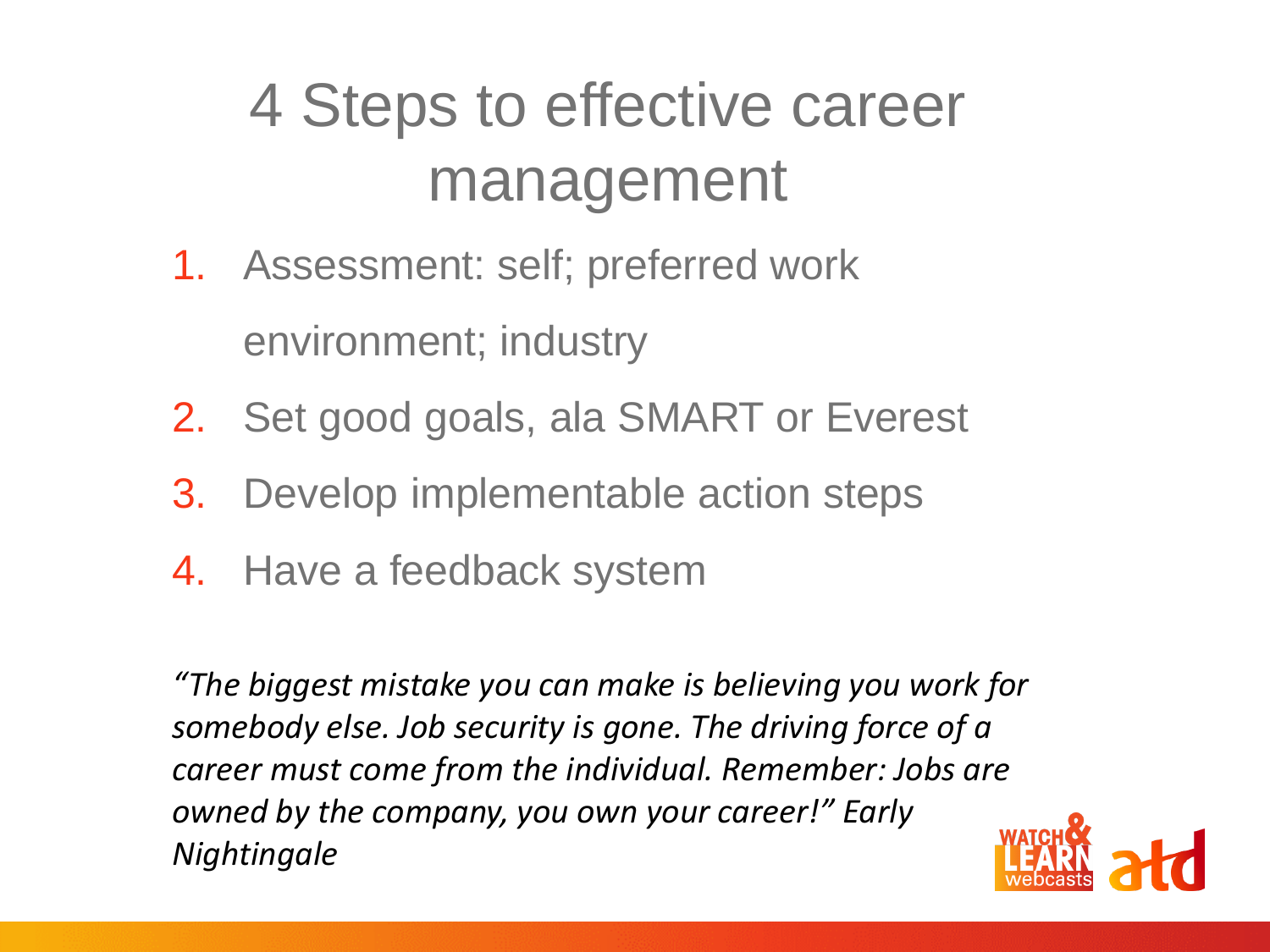How do I present training experience that was not part of my official title/position?

- **Look at your resume as a marketing tool, not** an autobiography
- **Briefly summarize your overall experience in** two – three sentences
- **Use subheadings in your resume to highlight** your training experiences

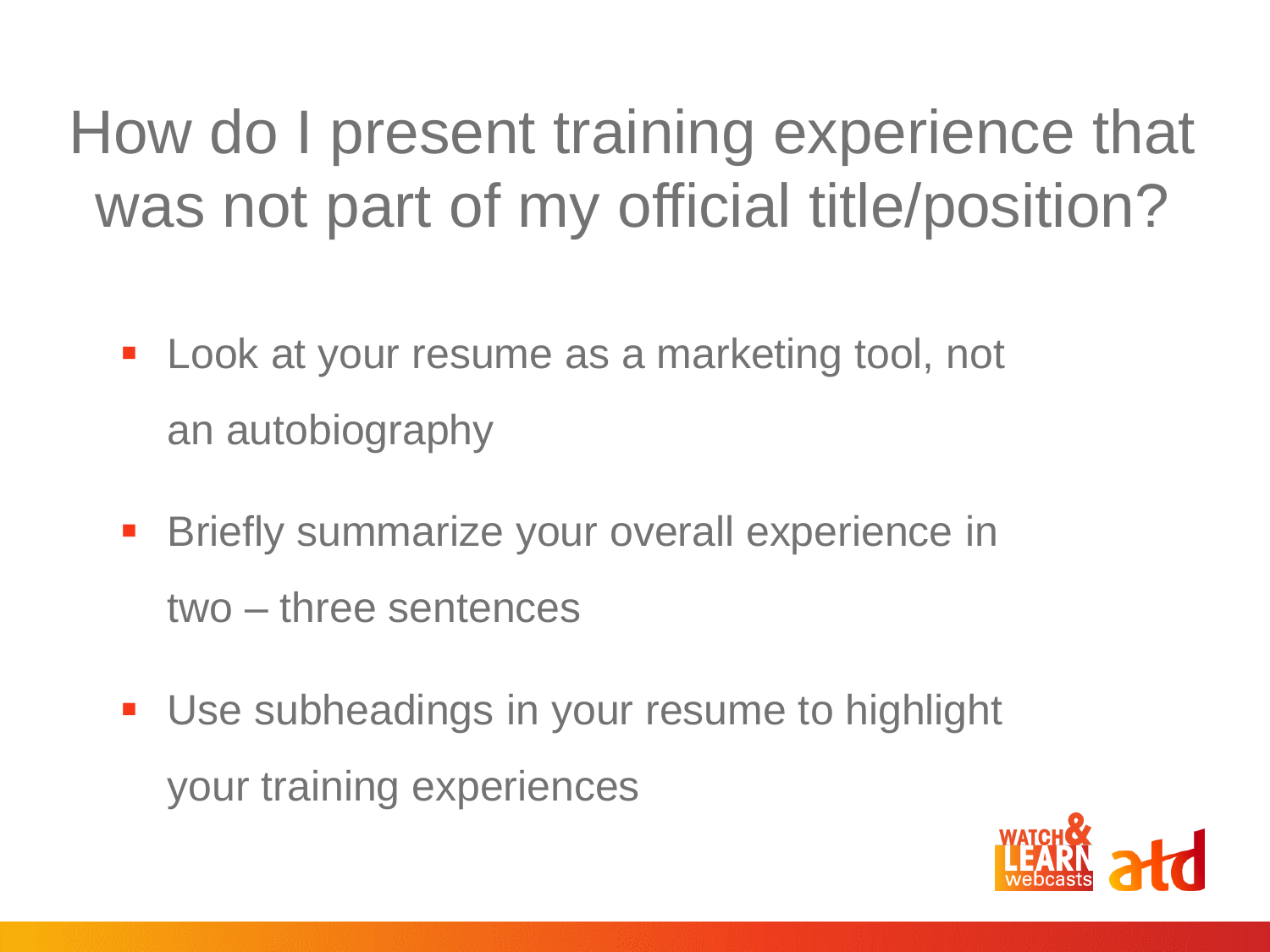# Q & A



## Chat out your questions for Alan & Barbara

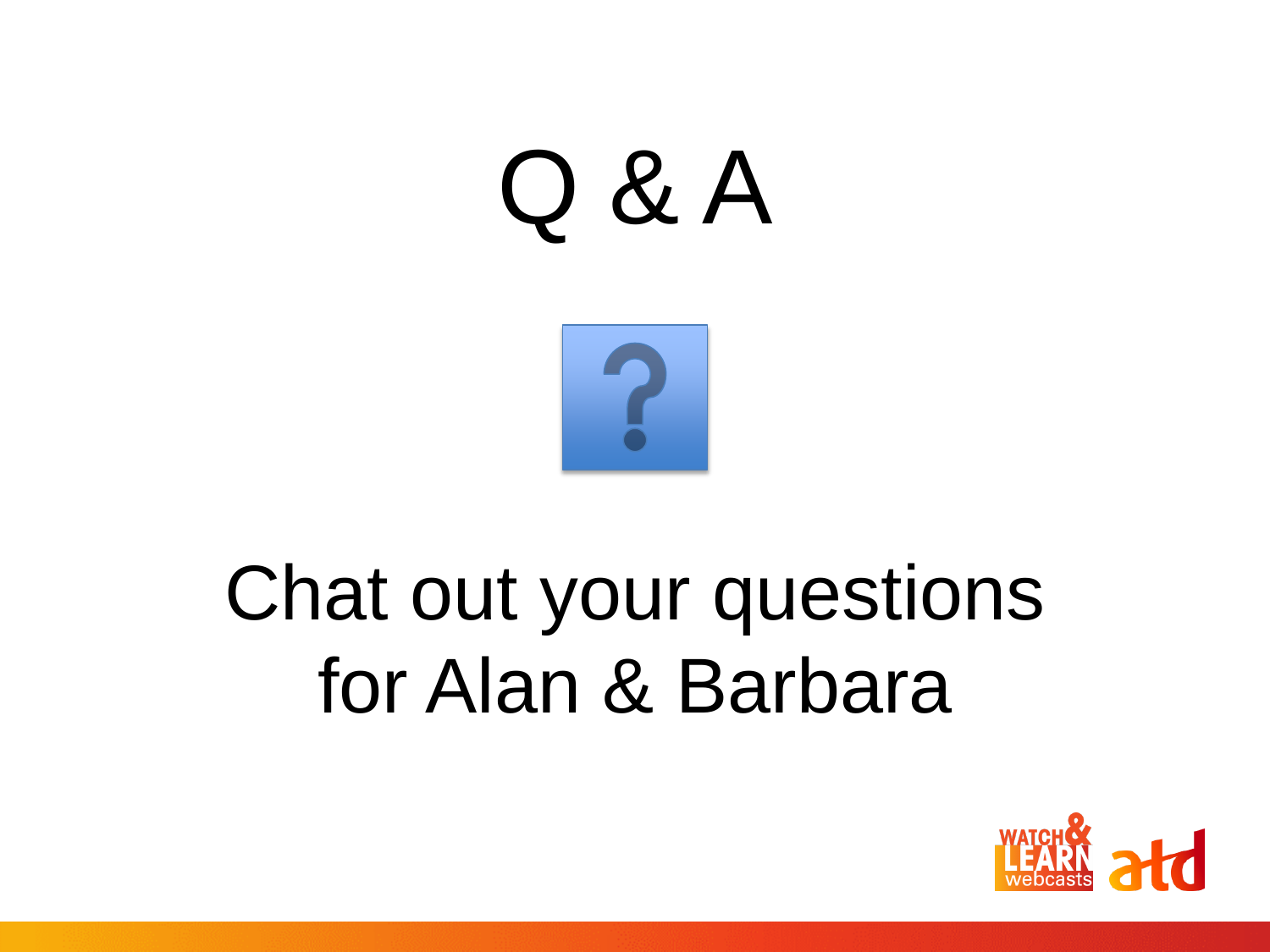

Dr. Barbara Seifert, CPC Committed to Your Success Coaching & Consulting 1817 Crescent Blvd., Ste. 101B Orlando, FL 32817 407-306-0609 [barbara@cyscoaching.com](mailto:barbara@cyscoaching.com) [www.cyscoaching.com](http://www.cyscoaching.com/) Blog: [www.allaboutcareerssite.com](http://www.allaboutcareerssite.com/)